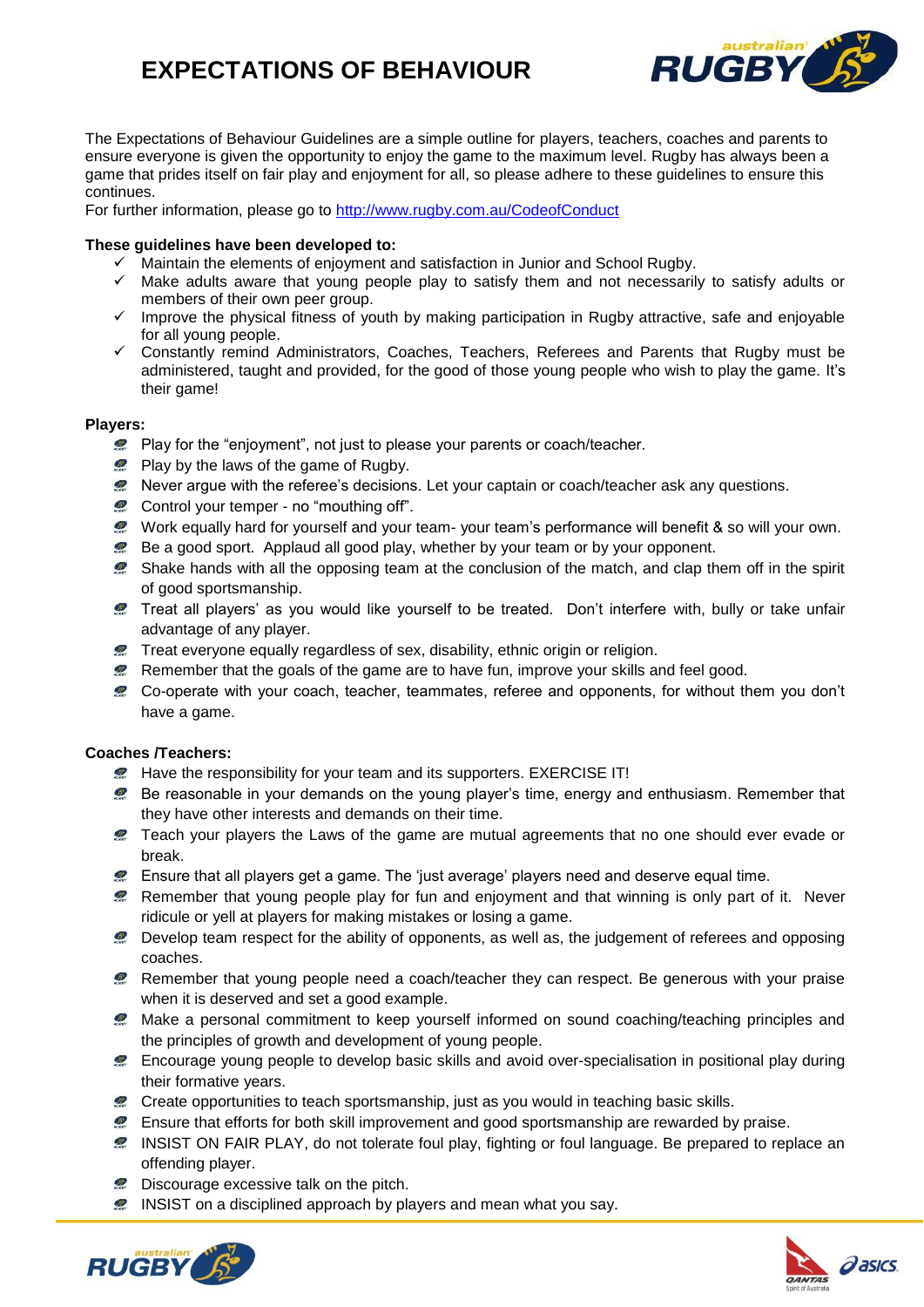## **EXPECTATIONS OF BEHAVIOUR**



#### **Referee:**

- Ensure that 'over-refereeing' of the game does not lose the 'spirit of the game' for young people.
- **2** Actions speak louder than words. Ensure that both on and off the field your behaviour is consistent with the principles of good sportsmanship.
- **2** Compliment both teams on their good play whenever such praise is deserved.
- Be consistent, objective and courteous.
- Condemn the deliberate 'good foul' as being unsportsmanlike, thus retaining respect for fair play.
- Publicly encourage law changes that will reinforce the principles of participation for fun and enjoyment.
- Make a personal commitment to keep yourself informed on sound refereeing principles and the principles of growth and development of young people.
- Avoid comment on competition rules, only deal with the Laws of the Game.

#### **Manager:**

- **Encourage parents to take an active interest in the Team.**
- **Encourage parents and supporters to talk to opposition spectators.**
- **2** Encourage supporters to praise good play by both teams.
- **2** Discourage supporters from excessive barracking.
- **Provide administrative assistance to the Coach/Teacher.**
- **Be fully informed of Rugby requirements and matters affecting your team.**
- **2** Look after injured players.
- **Check eligibility of players for your team.**
- $\blacktriangleright$  If a member of the team is ordered off by the referee, see that the player attends the judicial committee hearing as required and accompany him to the meeting.
- Registration of players.
- **2** Make sure players; parents and official are informed of all functions, social and otherwise.
- Attend coaching and other meetings where coach is unable to attend.
- **2** Insist on an appropriate standard of team behaviour both on and off the field.
- Set an example in terms of behaviour.

#### **Parent:**

- **2** Don't force an unwilling youngster to participate in Rugby- remember, young people are involved in Rugby for their enjoyment, not yours.
- **Encourage your child always to play by the laws.**
- **2** Teach young children that honest effort is as important as victory
- **2** Turn defeat into victory by helping young people work towards skill improvement and good sportsmanship. Never ridicule or yell at your child for making a mistake or losing a game.
- **P** Remember that young people learn best by example. Applaud good play by your team and by members of the opposing team.
- Do not publicly question the referee's judgement and never his/her honesty.
- **2** Support all efforts to remove verbal and physical abuse from Junior and Schools Rugby.
- **Recognise the value and importance of volunteer coaches, teachers, managers and referees. They** give of their time and resources to provide recreational activities for your children.